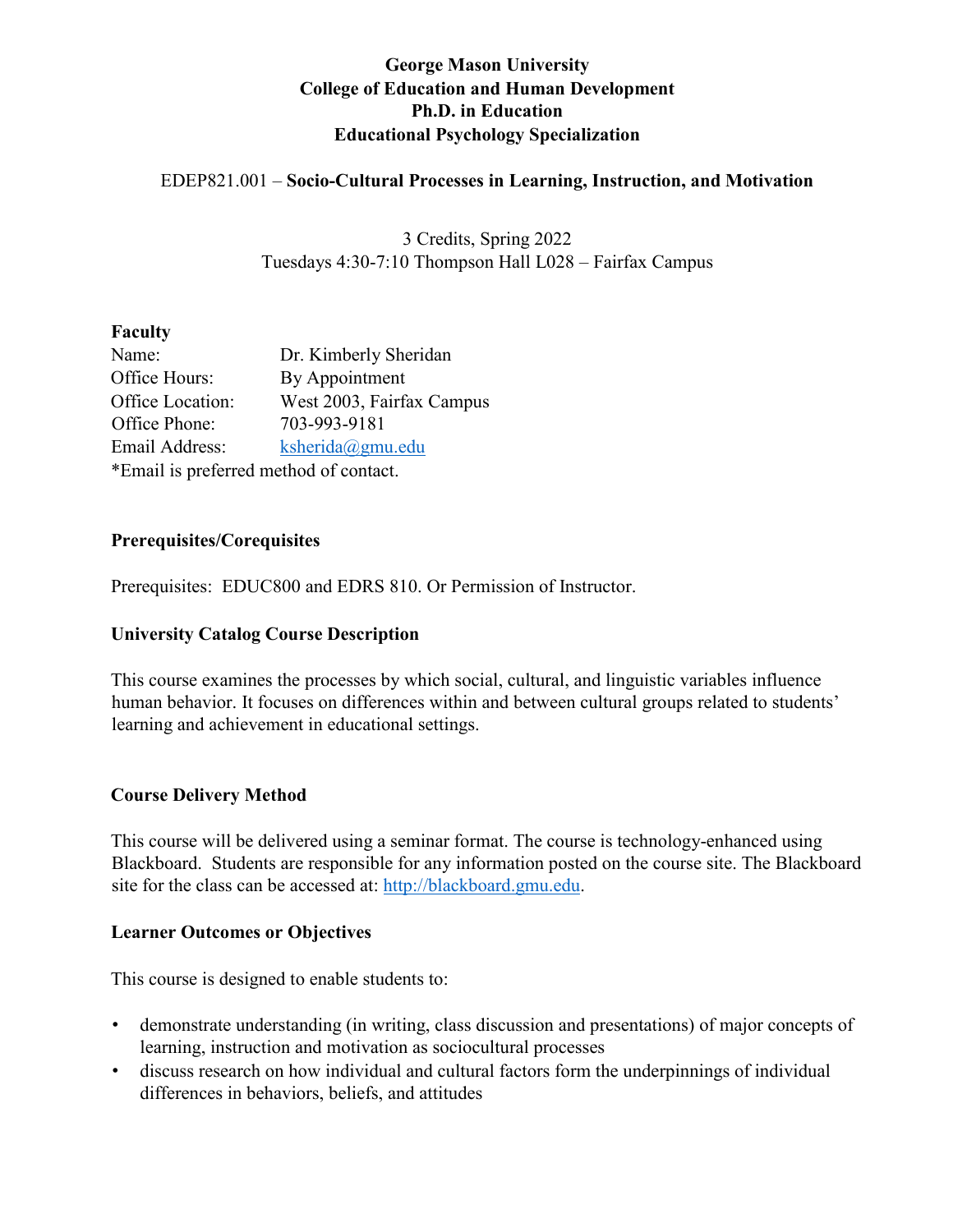- use theories and research to analyze whether and how learning and instructional environments and practices address learners' socio-cultural and linguistic differences
- discuss the role of parents, peers, and school on learning in school and out of school
- consider the effects of race, ethnicity, SES, and culture on students' learning in a variety of settings
- Develop and reinforce their critical thinking, oral, and writing skills.

### **Professional Standards**

American Psychological Association (APA): Principles from psychology to advance preK-12 teaching and learning: [http://www.apa.org/ed/schools/teaching-learning/top-twenty-principles.aspx.](http://www.apa.org/ed/schools/teaching-learning/top-twenty-principles.aspx) (Retrieved 1/16/2018).

## **Required Texts**

Vygotsky, L. S. (1978). *Mind in society: The development of higher psychological processes.* **(**M. Cole, V. John-Steiner, S. Scribner, & E. Souberman, Eds.). Harvard University Press. \* Note: any edition is fine for the purposes of the course.

Available through on-line library system:

Corno, L. & Anderman, E. M. (Eds.) (2015). *Handbook of Educational Psychology*, 3rd edition. Routledge. Available as an e-book in GMU library system. Referred to as HEP in course schedule

Additional selections from:

Elliot, A. J., & Dweck, C. S. (2005). *Handbook of competence and motivation.* Guilford Press. Selections available on course Blackboard site. Referred to as HCM in course schedule.

Additional assigned electronic journal articles available in GMU library system and/or on course Blackboard site.

## **Course Performance Evaluation**

It is expected that each student will:

- 1. Read all assigned materials for the course
- 2. Attend each class session
- 3. Participate in classroom activities that reflect critical reading of materials
- 4. Critique and/or discuss assigned articles in class
- 5. Lead class discussion where appropriate
- 6. Respond to weekly journal prompts
- 7. Participate in their group organization profile project actively and responsibly
- 8. Participate in a panel presentation and turn in accompanying materials

Students are expected to submit all assignments on time in the manner outlined by the instructor. Information on assignments are posted on Blackboard, but changes to details and deadlines for assignments may be made during class sessions and students are responsible for this information.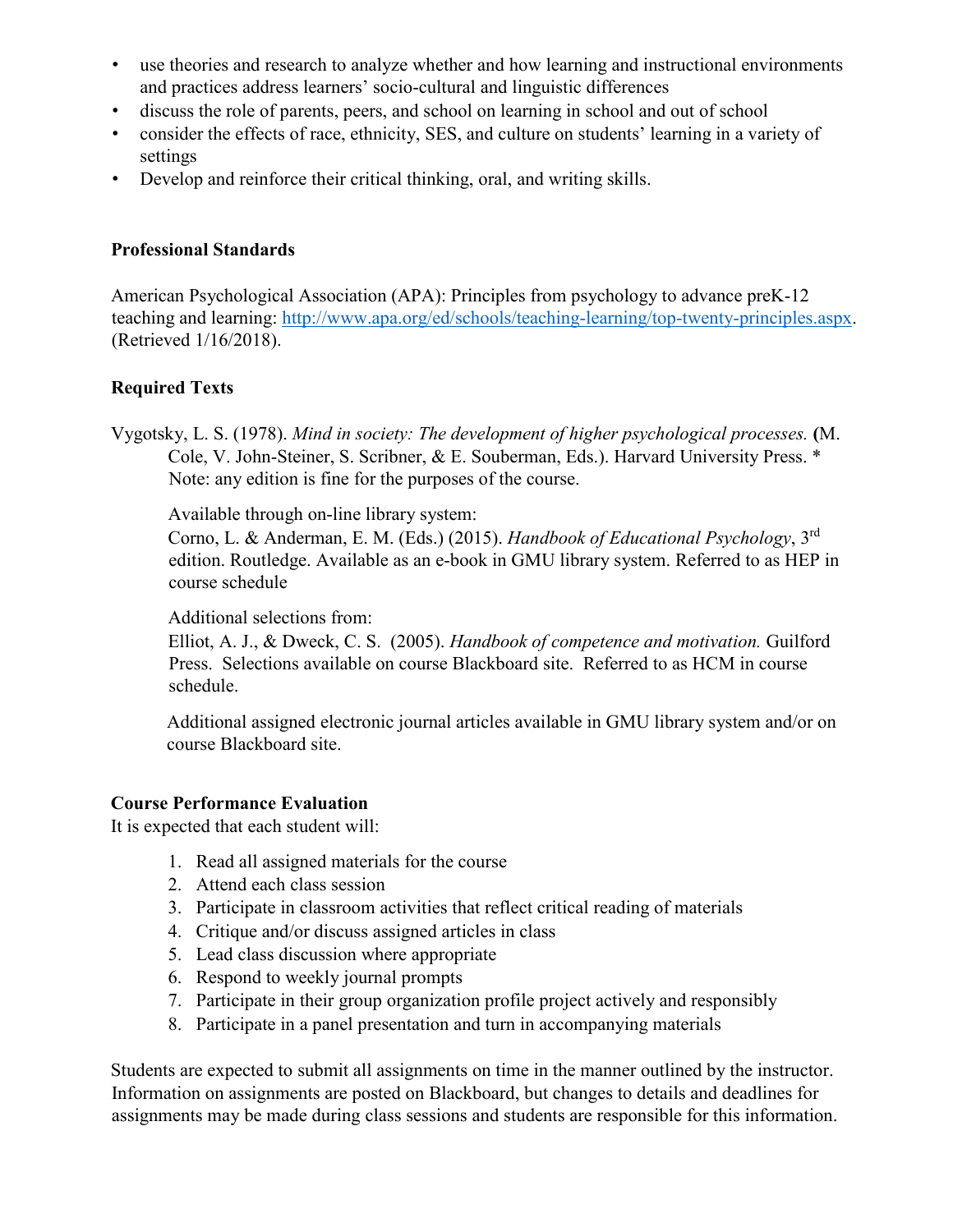## • **Assignments and/or Examinations (Additional details and deadlines will be provided in class and/or on Blackboard).**

## *Journals and their use in class discussion (30%)*

To facilitate deeper thinking on the class material and class discussion, students are expected to keep a public Blackboard journal in which they write their thoughts. Some weeks will have a specific journal assignment; others should involve reflecting on the week's readings in a way that makes sense to the writer. *If no specific journal prompt is assigned for a given week, you should assign one to yourself to make sense of course readings and ideas.* Journals will be graded at the end of the semester. A portion of the grade will be that the journals were consistently and thoughtfully kept in a timely way—journal entries should be made for each week but everyone is allowed to skip up to two weeks without penalty if they wish. *Eleven or more entries is considered a complete set of journals.* Journal entries should include ideas across all the week's required readings, not just one. (Supplemental readings are not required). **Three** journal entries will be formally graded for quality—2 the student selects, 1 the professor randomly selects. The evaluation criteria will be for depth of thinking and insights about the reading. It is fine for it to read more like musings and notes than a succinct polished paper, but it should connect to specific content in the reading and cite relevant sources.

Excellent journal examples will meaningfully analyze readings, connect them to broader course themes and to your own scholarly interests.

Students should look at others' journals as well and bring up and comment on ideas therein. If you're confused by a reading, do not consider it cheating to look at what other students had to say about it to help shape your ideas. If you do use an idea from another student's journal, cite it. Students will be expected to bring up ideas generated through the journaling process in class discussions.

## *Organization Profile and Presentation (30%)*

Teams of students (minimum 2 per group) are required to prepare a detailed profile of a nonprofit organization that devotes itself to improving some aspect of learning in schools or informal settings. The profile will be an overview of the organization and an explanation of the apparent theory of action espoused or demonstrated by the organization. Connections to ideas from class sessions and readings should be made from the perspective of the researcher team. All sources of evidence for this material should be included in an appendix (e.g., on-line materials, interviews, field observation notes). We will begin planning this assignment early in the semester, giving each group time to develop their profile, which will be presented mid-way through the semester. Students will also be asked to reflect on team dynamics. (See rubric at end of syllabus)

## *Individual Presentation & Associated Materials (30%)*

This assignment mirrors an academic conference style-presentation.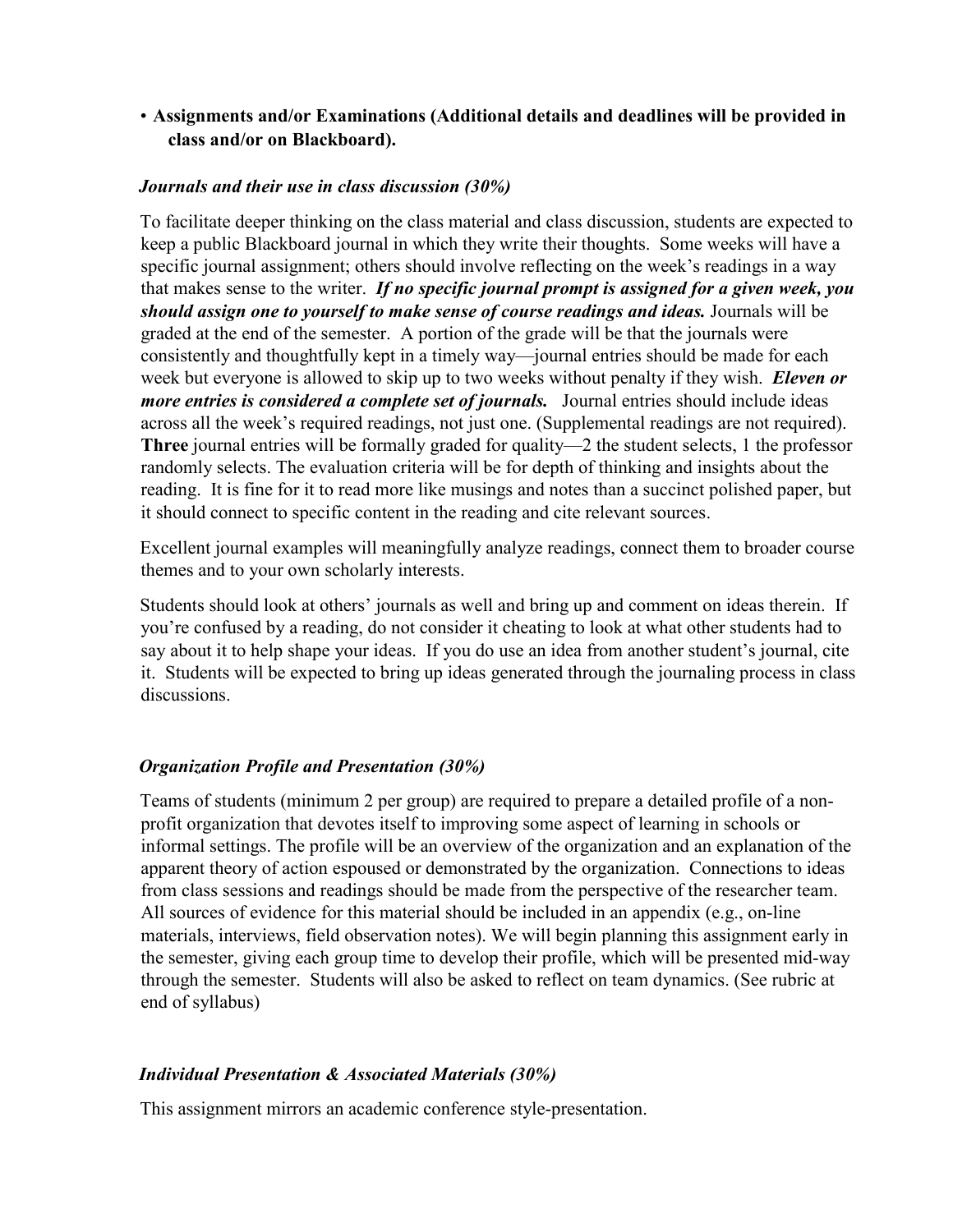Possible approaches:

1. Reviewing and contextualizing a book-length study that has contributed to our understanding of sociocultural processes in learning, instruction, and motivation. Must include 1 scholarly book or monograph that has been approved by professor and 2-3 empirical articles from peer-reviewed sources in the past three years that cite the book.

2. Applying key constructs in sociocultural processes to your own research interests. Some sample constructs would be: communities of practice, situated learning, learning environments, ecological systems, sociotechnical systems, distributed cognition, or cultural models. Must include more than 10 research article sources.

3. An alternate idea aligned with your goals (e.g., report for an organization, research proposal) that investigates sociocultural perspectives. Must be approved in advance by professor.

Requirements: a) 1-paragraph proposal of planned presentation topic, b) 10-minute presentation, c) uploaded presentation slides done in APA style, d) 1-page synopsis of presentation and a list of references in APA style to be provided to class, e) annotated bibliography of notes on resources used (books should be annotated chapter by chapter not as a whole) and synthesis of ideas from sources into coherent themes.

#### • **Other Requirements**

#### *Attendance and Participation (10%)*

Because of the importance of classroom discussions to students' total learning experience, each student is expected to come to class on time and participate in class discussions and activities. Additionally, assigned readings and journal entries are to be completed before class in order to support discussion. Attendance, punctuality, preparation, and active contribution to small and large group activities are essential. These elements of behavior reflect the professional attitude implied in the course goals and will account for 10% of the course grade. *In the event students miss a class, the professor should be notified, preferably in advance, and the student is responsible for arranging with a classmate for any assignments and materials discussed that day.*(See rubric for attendance and participation in Appendix A).

## • **Grading**

The requirements for this class will be weighted in the following manner:

| Attendance and Participation     | 10% |
|----------------------------------|-----|
| Journal                          | 30% |
| Organization Profile             | 30% |
| Panel presentation and materials | 30% |

Your final grade for this class will be based on the following:  $A+= 98 - 100\%$   $A= 93 - 97.99\%$   $A=- 90 - 92.99\%$  $B_0^+ = 88 - 89.99\%$  B = 83 – 87.99% B = 80 – 82.99% C  $= 70 - 79.99\%$  F < 70%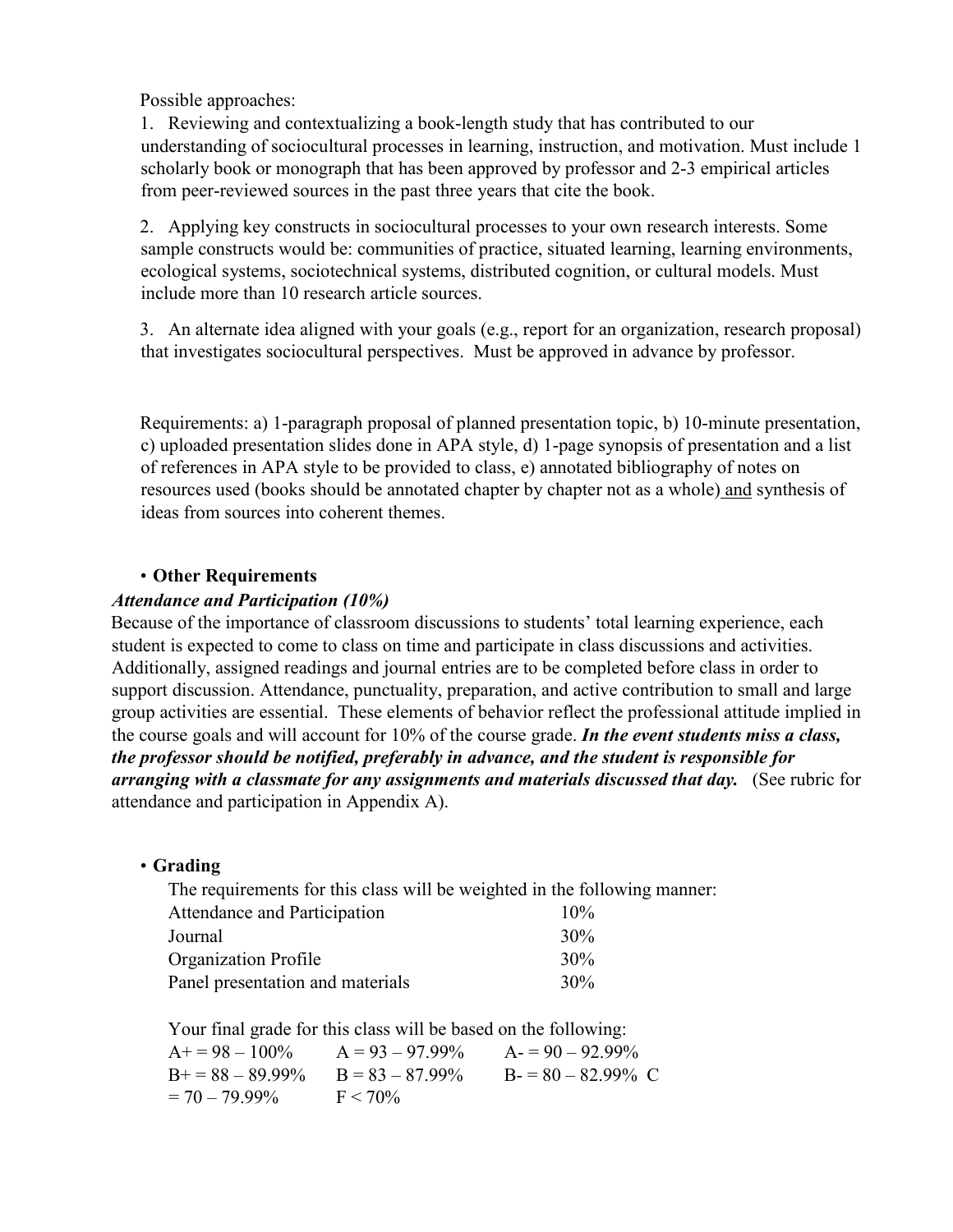# **Professional Dispositions**

**-**

See <https://cehd.gmu.edu/students/polices-procedures/>

## **TENTATIVE COURSE SCHEDULE: Updated reading assignments, topics, and deadlines will be posted as an updated course schedule in Blackboard.**

| <b>DATE</b>   | TOPIC/LEARNING EXPERIENCE                                                                                                            | <b>READINGS &amp; ASSIGNMENTS</b>                                                                                                                                                                                                                                   |  |
|---------------|--------------------------------------------------------------------------------------------------------------------------------------|---------------------------------------------------------------------------------------------------------------------------------------------------------------------------------------------------------------------------------------------------------------------|--|
|               |                                                                                                                                      | (to be completed in advance of the class<br>session)                                                                                                                                                                                                                |  |
| Week 1        | Review syllabus                                                                                                                      |                                                                                                                                                                                                                                                                     |  |
| 1/25          | Introduction and Overview                                                                                                            | Access Blackboard and Review Syllabus.                                                                                                                                                                                                                              |  |
|               | Activity: Introducing Suarez-Orozco                                                                                                  | https://clalliance.org/who-we-are/                                                                                                                                                                                                                                  |  |
|               | Learning a New Land                                                                                                                  |                                                                                                                                                                                                                                                                     |  |
|               | <b>Connected Learning:</b><br>https://clalliance.org/why-<br>connectedlearning/                                                      |                                                                                                                                                                                                                                                                     |  |
|               | To do: Generate organizational<br>profile project ideas                                                                              |                                                                                                                                                                                                                                                                     |  |
| Week 2<br>2/1 | No class session. Dr. Sheridan is<br>working with teachers and museum<br>educators in Arkansas if Covid<br>permits travel/in-person. | Identify 2 articles from a search combining<br>"sociocultural perspectives" and a concept of<br>interest to you from the past 10 years that you<br>have NOT read already. Read them and write<br>a journal entry on how they inform your<br>thinking on your topic. |  |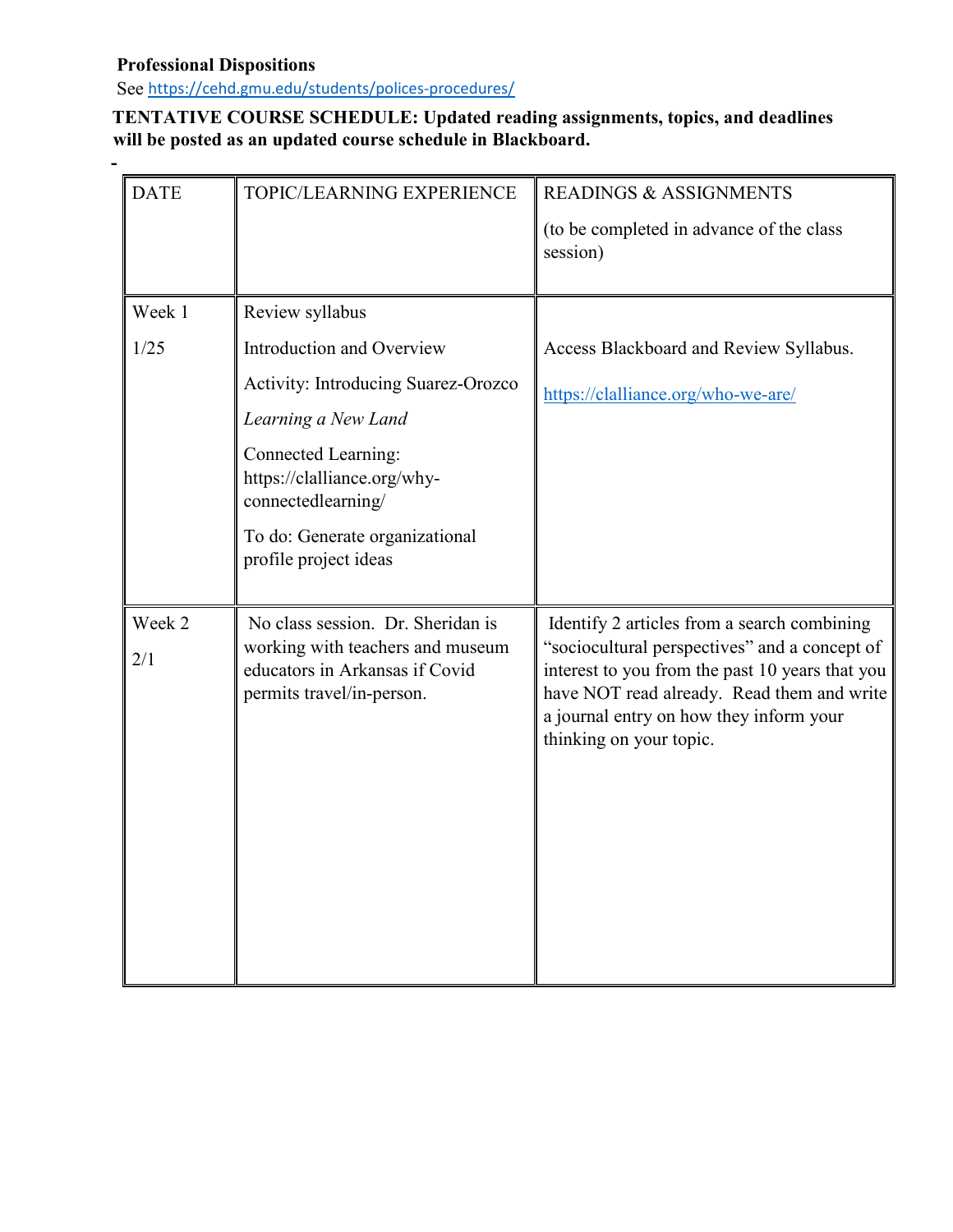| Week 3<br>2/8 | Thinking with the Tools and<br>Institutions of Culture                                       | <b>Read:</b> Rogoff (2003) Cultural Nature of<br>Human Development (Chapter 7: Thinking<br>with the Tools and Institutions of Culture)—<br>electronic resource through GMU library |  |
|---------------|----------------------------------------------------------------------------------------------|------------------------------------------------------------------------------------------------------------------------------------------------------------------------------------|--|
|               | Activity: Connecting ideas from<br>Rogoff 2003 to Suarez-Orozco's<br>learner pathway stories | Provided selections from Suarez-Orozco &<br>Suarez-Orozco: <i>Learning a New Land</i> (2007)<br>$($ on Bb $)$                                                                      |  |
|               | To do: Discuss group project<br>possibilities.                                               | Journal assignments:<br>Identify 3 key ideas and 1 question<br>from Rogoff 2003.                                                                                                   |  |
|               |                                                                                              | Read Suarez-Orozco's learner<br>2.<br>pathways and identify salient points and<br>insights *Bring copy of journal entry to class<br>(digital or hardcopy)                          |  |

| Week 4<br>2/15 | Foundations of Sociocultural<br>of tools, symbols and internalization<br>and how they connect to contemporary<br>perspectives | Read:<br>Perspectives : Vygotsky's conceptions (Vygotsky, 1978), Part 1: Basic Theory and<br>Data with particular focus on 1) Tool and<br>Symbol in Child Development and 4)<br>Internalization of Higher Psychological<br>Functions.                                         |
|----------------|-------------------------------------------------------------------------------------------------------------------------------|-------------------------------------------------------------------------------------------------------------------------------------------------------------------------------------------------------------------------------------------------------------------------------|
|                | Mind-mapping activity<br>Note: Group selections should be<br>made no later than today.                                        | John-Steiner, V & Mahn, H. (1996)<br>https://doi.org/10.1080/00461520.1996.965326<br>$\underline{6}$<br>Nasir, Rosebery, Warren & Lee (2014) (On<br>Bb).                                                                                                                      |
|                |                                                                                                                               | Journal assignment :<br>1) Take a concept of Vygotsky's (e.g.,<br>"tools," "internalization") and write about<br>what you understand it to mean. Generate at<br>least 3 questions about it. Connect it to ideas<br>discussed in the Nasir, Rosebery, Warren &<br>Lee reading. |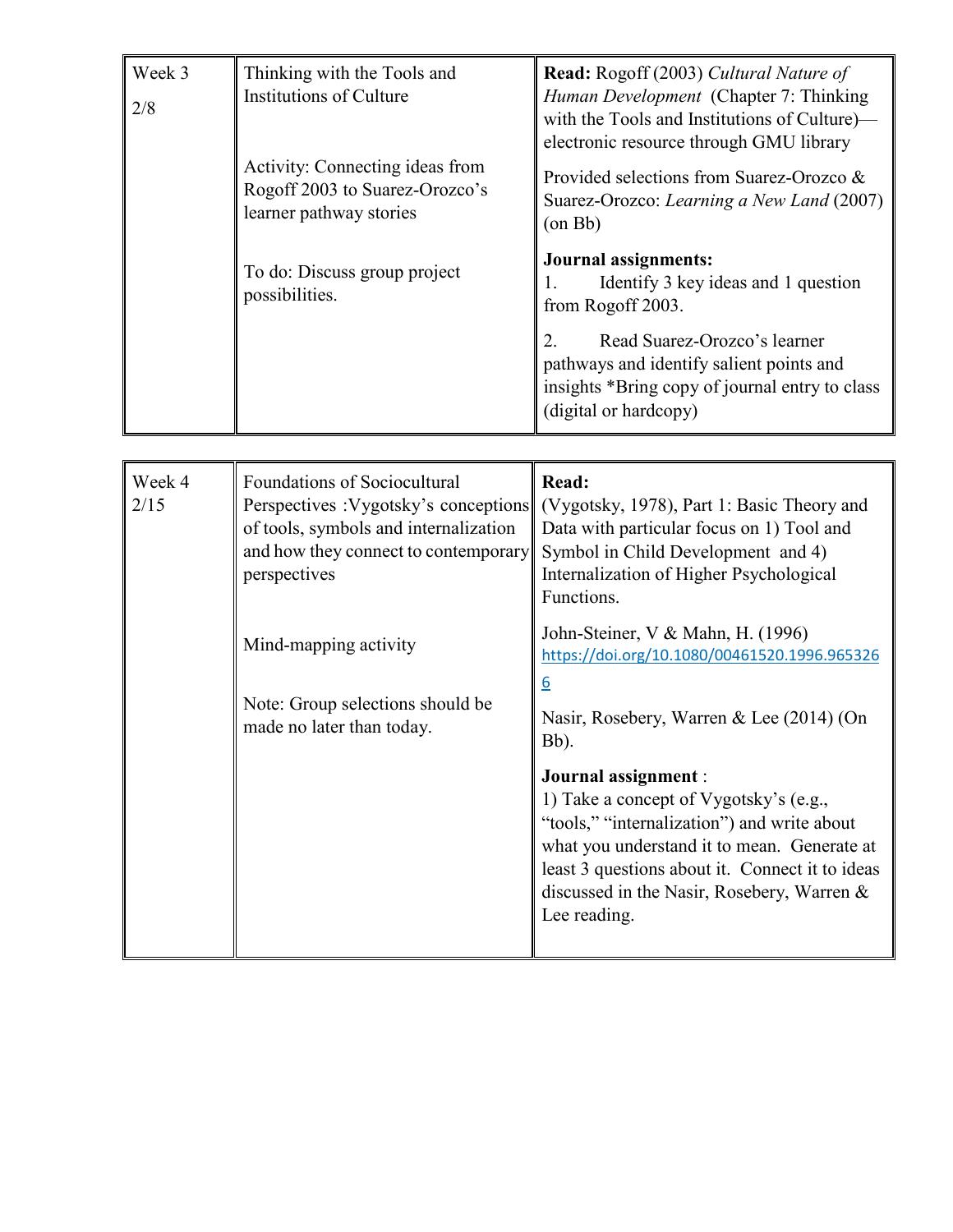|                | Foundations of Sociocultural<br>Perspectives:<br>Situated Cognition and Learning                                                         | <b>Watch</b> Webinar on Situated Cognition:<br>http://isls-<br>naples.psy.lmu.de/intro/allwebinars/greeno-<br>nokes-malach/index.html<br>Read all abstracts for the September 2015<br>Special issue of Educational Psychologist on<br>Situated Perspectives in Educational<br>Psychology. Choose 1 article to read<br>carefully.                                                        |  |
|----------------|------------------------------------------------------------------------------------------------------------------------------------------|-----------------------------------------------------------------------------------------------------------------------------------------------------------------------------------------------------------------------------------------------------------------------------------------------------------------------------------------------------------------------------------------|--|
|                |                                                                                                                                          | <b>Journal assignment:</b> Identify at least 3 key<br>insights (supplemented by direct quotes or<br>page specific comments) and 2 questions from<br>readings.                                                                                                                                                                                                                           |  |
| Week 5<br>2/22 | Social/Cultural Contexts and<br>Development: Cultural,<br>Racial/Ethnic, and Linguistic<br>Diversity and Identity<br><b>Studying SES</b> | Read: HEP (2015) Ch 14 Cultural,<br>Racial/Ethnic, and Linguistic Diversity and<br>Identity (Nasir, Rowley & Perez)<br>Read one of the following three on SES:<br>Jeynes (2002) Sirin (2005) (on Bb)<br>NEPC (2018) Report:<br>https://files.eric.ed.gov/fulltext/ED591986.pdf<br>Supplemental: HCM: Brooks-Gunn, Linver, &<br>Fauth (2005)<br>(Children's competence and socioeconomic |  |
|                |                                                                                                                                          | status in the family and neighborhood)                                                                                                                                                                                                                                                                                                                                                  |  |
|                |                                                                                                                                          | Journal: Write in your own words 1-2<br>sentence insight from each reading--much as<br>you would if you were citing the paper for an<br>idea or construct. Cite the page number                                                                                                                                                                                                         |  |

connected to the idea if appropriate.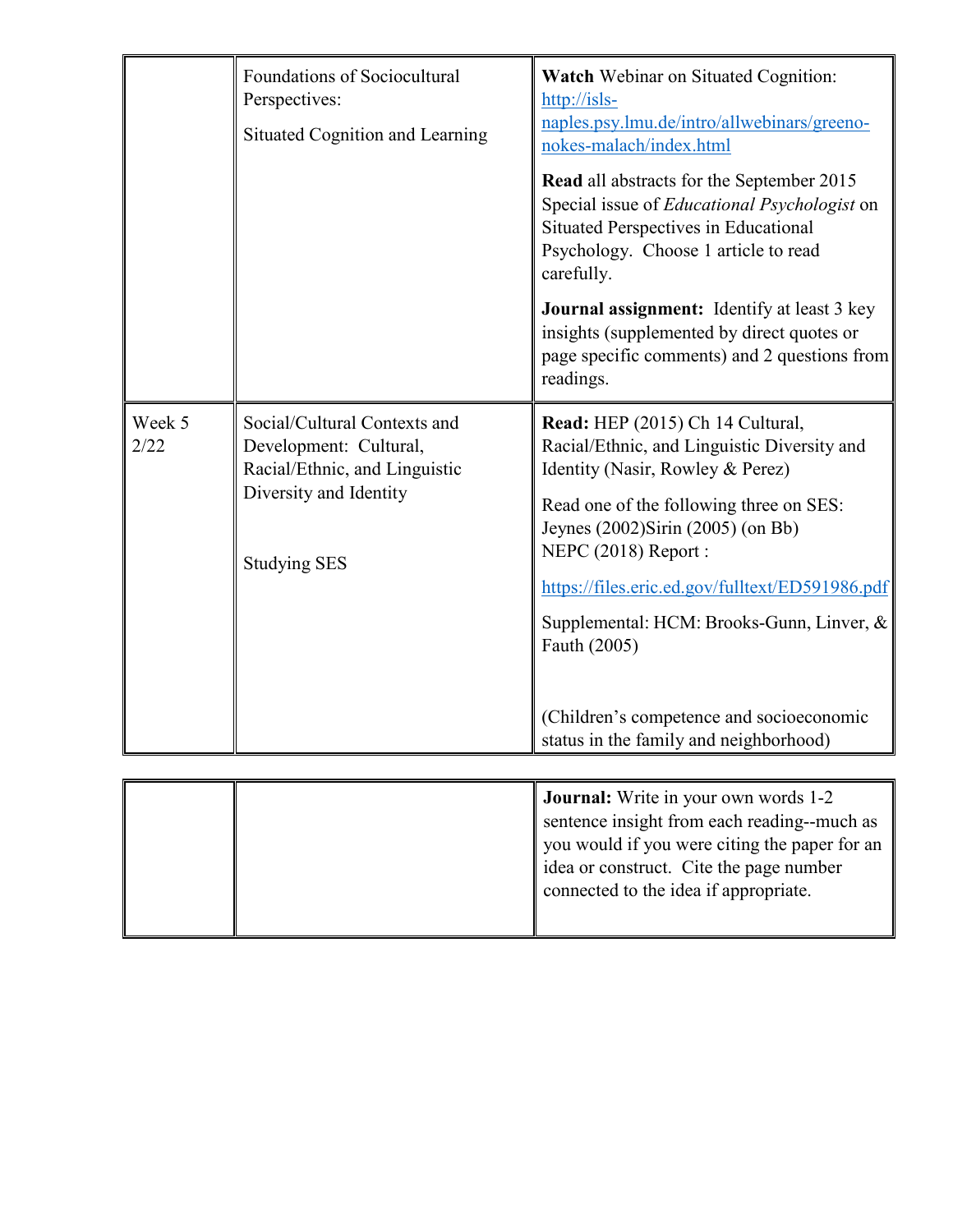| Week 6<br>3/1 | No class session. Dr. Sheridan<br>presenting at National Art Education<br>Association Convention. | Meet with your group for your organizational<br>profile presentations (you know for sure you<br>all should have the Tues 4:30-7:10 time slot<br>open)                                                                                             |  |
|---------------|---------------------------------------------------------------------------------------------------|---------------------------------------------------------------------------------------------------------------------------------------------------------------------------------------------------------------------------------------------------|--|
| Week 7<br>3/8 | <b>Organization Profile Presentations</b>                                                         | Read: Vygotsky, Mind in Society-read<br>chapters in Educational Implications section<br>focusing in particular on interaction of<br>learning and development.<br>Organization profile materials uploaded to<br><b>Bb</b><br>No journal entry due! |  |
| Week 8        | *** SPRING BREAK****                                                                              |                                                                                                                                                                                                                                                   |  |
| 3/15          | No class                                                                                          |                                                                                                                                                                                                                                                   |  |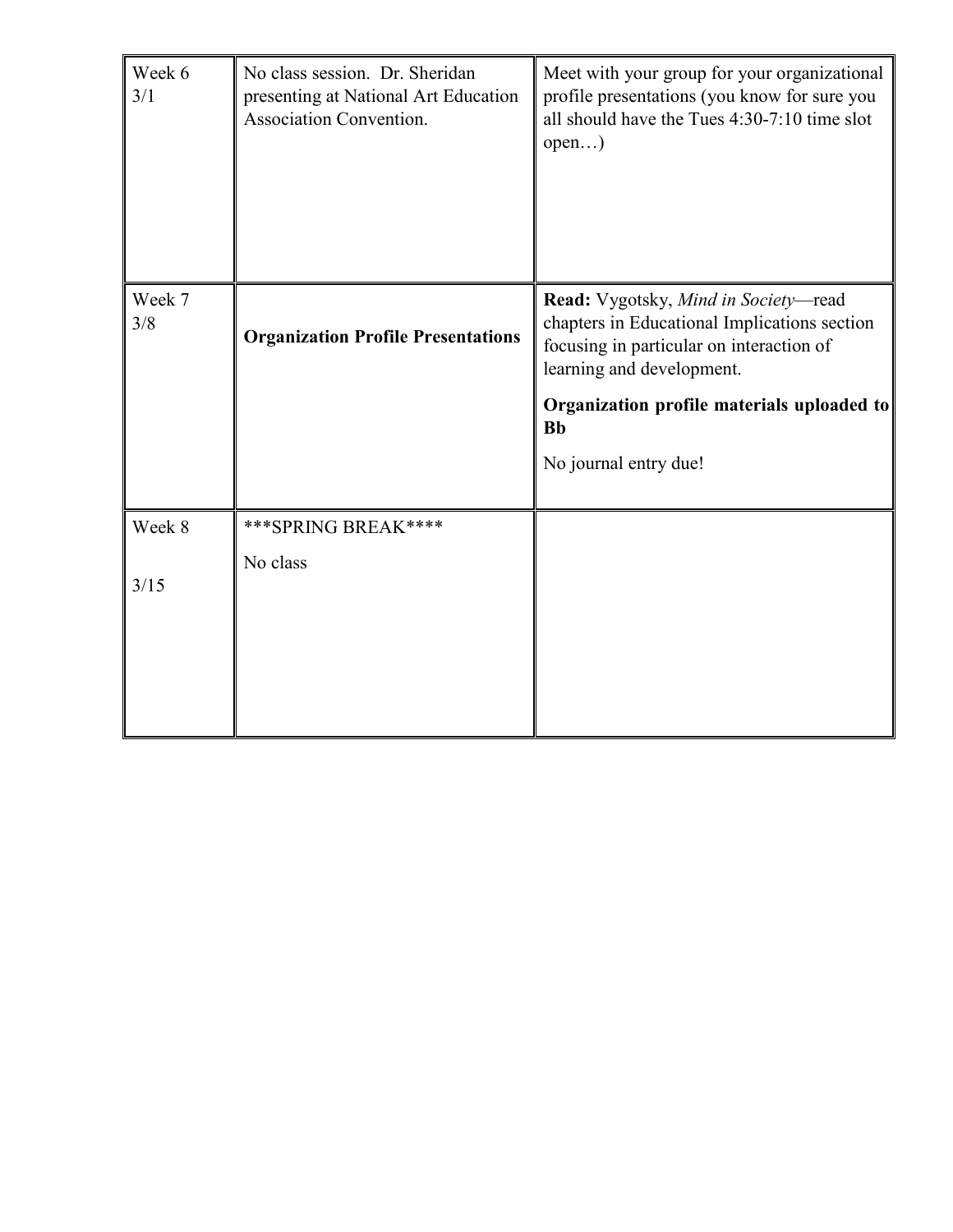| Week 9<br>3/22  | Sociocultural Contexts:<br>Media/Internet/Digital Technologies                            | <b>Resources:</b><br>https://clalliance.org/who-we-are/<br>http://www.exploratorium.edu/research/digita<br><u>lkids/Digital equity paper.pdf</u><br>Data sources/studies<br>https://www.pewresearch.org/topic/internet-<br>technology/<br>https://www.commonsensemedia.org/research<br><b>Journal:</b> Citing sources for specific<br>ideas/evidence, write 3 paragraphs about an<br>aspect of the media contexts impact on<br>learning, cognition and motivation. |
|-----------------|-------------------------------------------------------------------------------------------|--------------------------------------------------------------------------------------------------------------------------------------------------------------------------------------------------------------------------------------------------------------------------------------------------------------------------------------------------------------------------------------------------------------------------------------------------------------------|
| Week 10<br>3/29 | Social/Cultural Contexts and<br>Development: Schools, Teachers,<br><b>Cultural Models</b> | DUE: Presentation title and abstract (200<br>words or less)<br><b>Read:</b> HEP Ch 23 Sociocultural Perspectives<br>on Literacy & Learning                                                                                                                                                                                                                                                                                                                         |

|  | <b>Select</b> and read 3 of the following:<br>Felner, Steitsinger, Brand, Burns, & Bolton<br>(2007)Borgman & Overman (2004) Riehl<br>$(2000)$ Gallimore & Goldenberg $(2001)$<br>Hughes & Kwok (2007) Hauser-Cram, Sirin,<br>& Stipek (2003) Turner et al. (2002) Fives &<br>Alexander (2004) Okagaki (2001) |
|--|--------------------------------------------------------------------------------------------------------------------------------------------------------------------------------------------------------------------------------------------------------------------------------------------------------------|
|  | <b>Journal assignment:</b> List full citations for<br>the three articles read and discuss key<br>insights. Generate 3 questions. Be prepared<br>to orally summarize at least one reading in<br>class.                                                                                                        |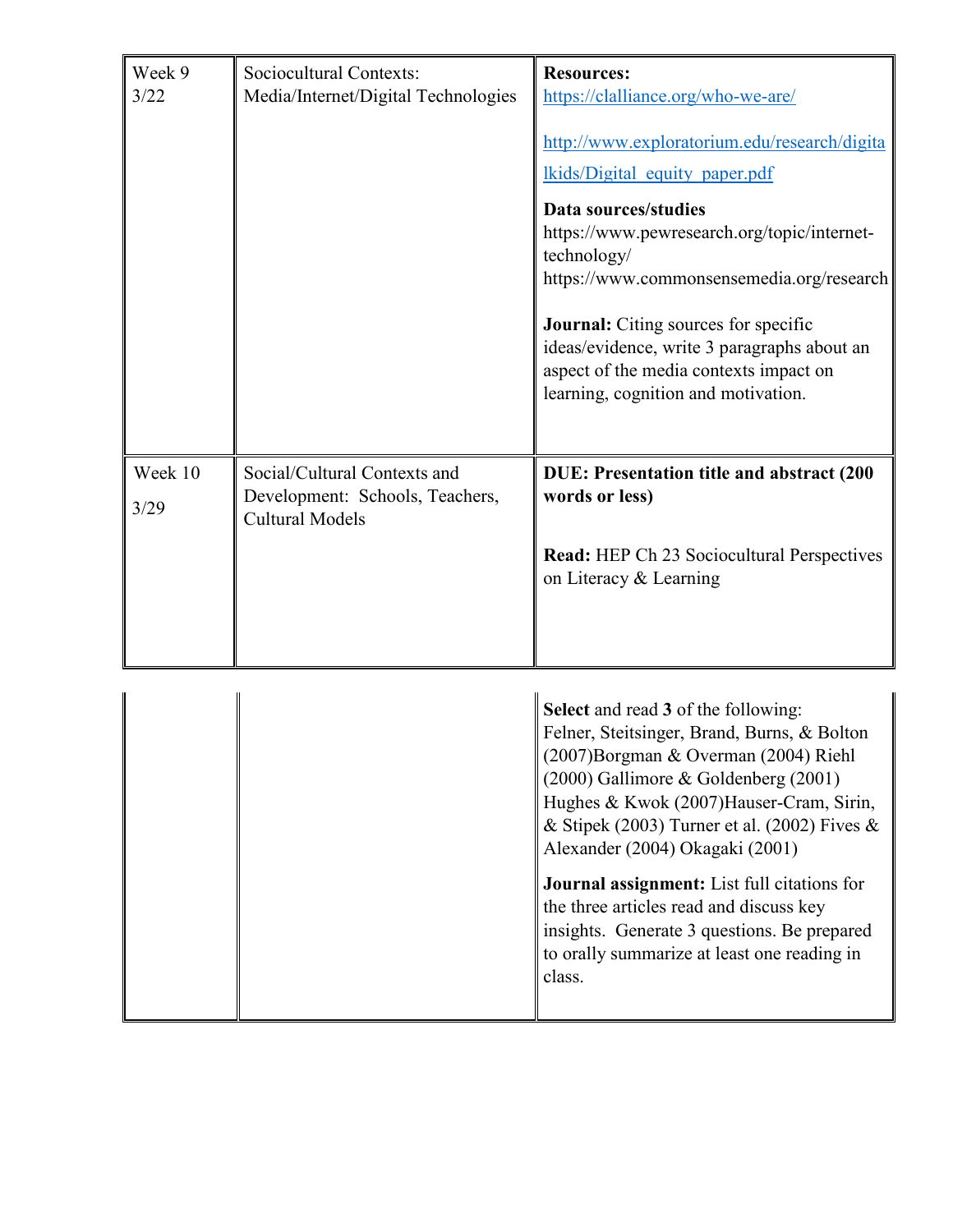| Week 11<br>4/5  | Sociocultural contexts and<br>development: Informal<br>Learning/Informal Education                                           | Read:<br>Rogoff, B., Callanan, M., Gutiérrez, K. D., &<br>Erickson, F. (2016).<br>HEP (2015) Barron & Bell                                                                                                   |  |
|-----------------|------------------------------------------------------------------------------------------------------------------------------|--------------------------------------------------------------------------------------------------------------------------------------------------------------------------------------------------------------|--|
|                 | Presentation on Dr. Sheridan's work<br>on studying learning in informal<br>educational settings.<br><b>Parents and Peers</b> | Select from:<br>Sheridan, Clark & Williams (2013)<br>Sheridan et al. (2014)<br>Sheridan & Konopasky (2016)<br>Sheridan, Zhang, & Konopasky (2022)<br>Eberbach, C., & Crowley, K. $(2017)$ .                  |  |
|                 |                                                                                                                              | <b>Journal assignment:</b> 3 insights and 3<br>questions on Dr. Sheridan's work.                                                                                                                             |  |
| Week 12<br>4/12 | Social and Cultural Context in<br>Learning, Instruction, and<br>Motivation: Emotion and Cognition                            | Read: HCM: Plaut & Markus (2005)<br>(The "inside" story: A cultural-historical<br>analysis of being smart and motivated<br>American style).<br>Catch up on any readings from last week you<br>didn't finish. |  |
|                 |                                                                                                                              | Rogoff & Guttierez (2003)<br>Journal assignment: What is Cultural<br>historical analysis? How is it used in this<br>readings? How does it relate to EDEP821<br>and/or your interests?                        |  |
| Week 13<br>4/19 | <b>CHAT</b> (Cultural Historical Activity<br>Theory)<br>Panel 1 Presentation                                                 | Find an empirical article in a topic area of<br>interest to you that uses "CHAT" or "Activity<br>Theory" in its analysis. Reflect on in your<br>journal.                                                     |  |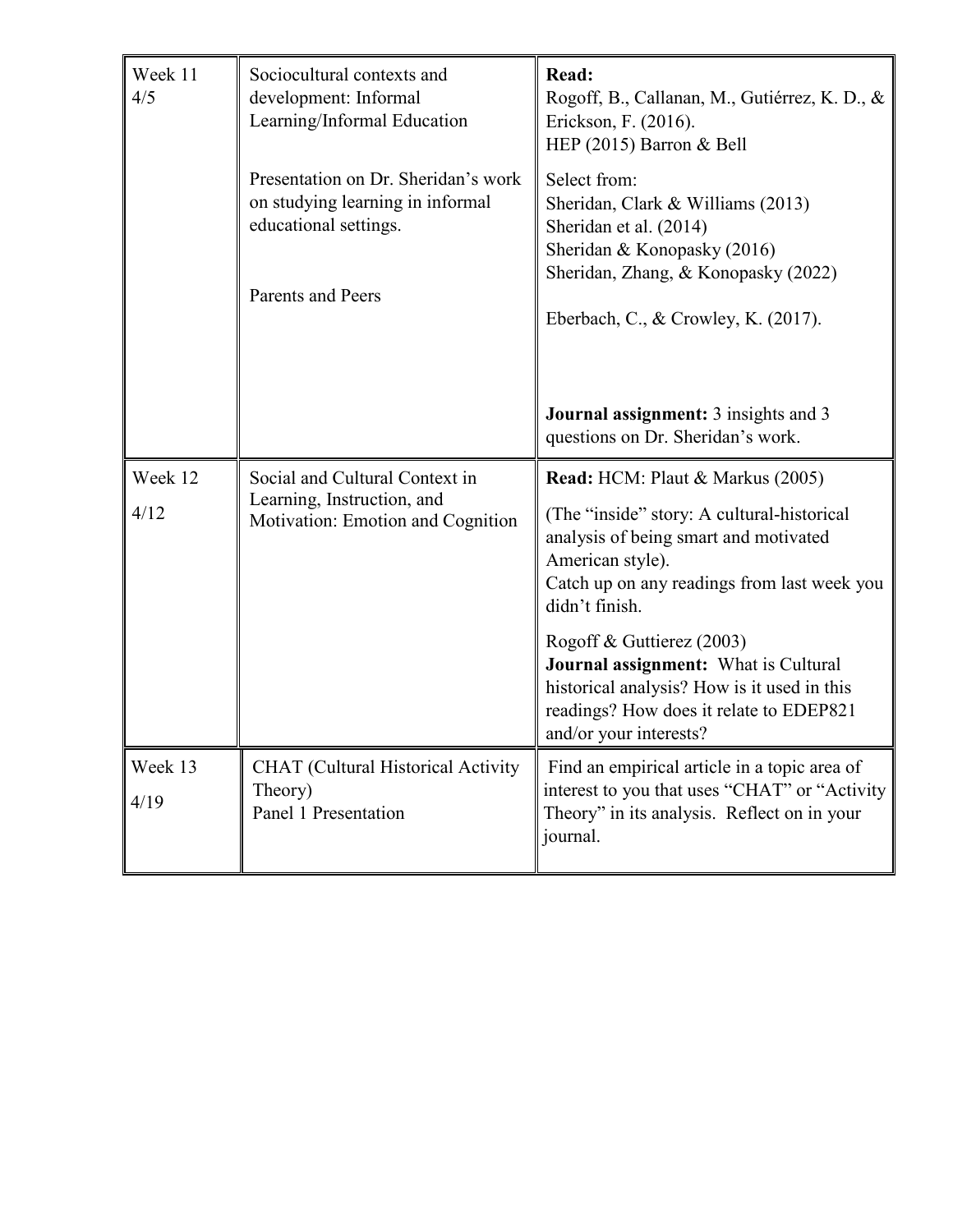| Week 14<br>4/26 | Social and Cultural Context in<br>Learning, Instruction, and<br>Motivation<br>Stereotypes; Self-Concepts; Cultural<br>Competence<br>Panel 2 Presentation | Read: HCM: Aronson & Steele (2005)<br>(Stereotypes and the fragility of academic<br>competence, motivation and self-concept)<br>Rydell &Boucher (2017) Stereotype threat<br>and learning.<br>HCM: Chiu & Hong (2005)<br>(Cultural competence: Dynamic processes)<br>Journal assignment: Write a summary in<br>your own words of each chapter and identify<br>3 key insights and/or questions for each. |
|-----------------|----------------------------------------------------------------------------------------------------------------------------------------------------------|--------------------------------------------------------------------------------------------------------------------------------------------------------------------------------------------------------------------------------------------------------------------------------------------------------------------------------------------------------------------------------------------------------|
| Week 15<br>5/3  | Stereotypes; Self-Concepts; Cultural<br>Competence<br>Immigration and Schools<br>Panel 3 Presentation                                                    | Read: Suarez-Oroszco et al. (2010) Other<br>readings TBD.<br>Revisit Learning a New Land learner<br>pathways from the beginning of the semester.<br>Journal assignment: Revisit your initial<br>learner pathway entry and consider new<br>insights/learning.<br>*Completed set of presentation materials (see<br>assignment description above) should be<br>uploaded to Blackboard.                    |
|                 | Celebration TBD.                                                                                                                                         | Completed set of journals due 5/17 (Upload<br>to assignment section on Bb: A document<br>with a full list of entries, number -if any-<br>missing, and two selected examples that you<br>think represent your best journal examples).                                                                                                                                                                   |

Note: Faculty reserves the right to alter the schedule as necessary, with notification to students.

## **Core Values Commitment**

The College of Education and Human Development is committed to collaboration, ethical leadership, innovation, research-based practice, and social justice. Students are expected to adhere to these principles: <http://cehd.gmu.edu/values/>

## **GMU Policies and Resources for Students**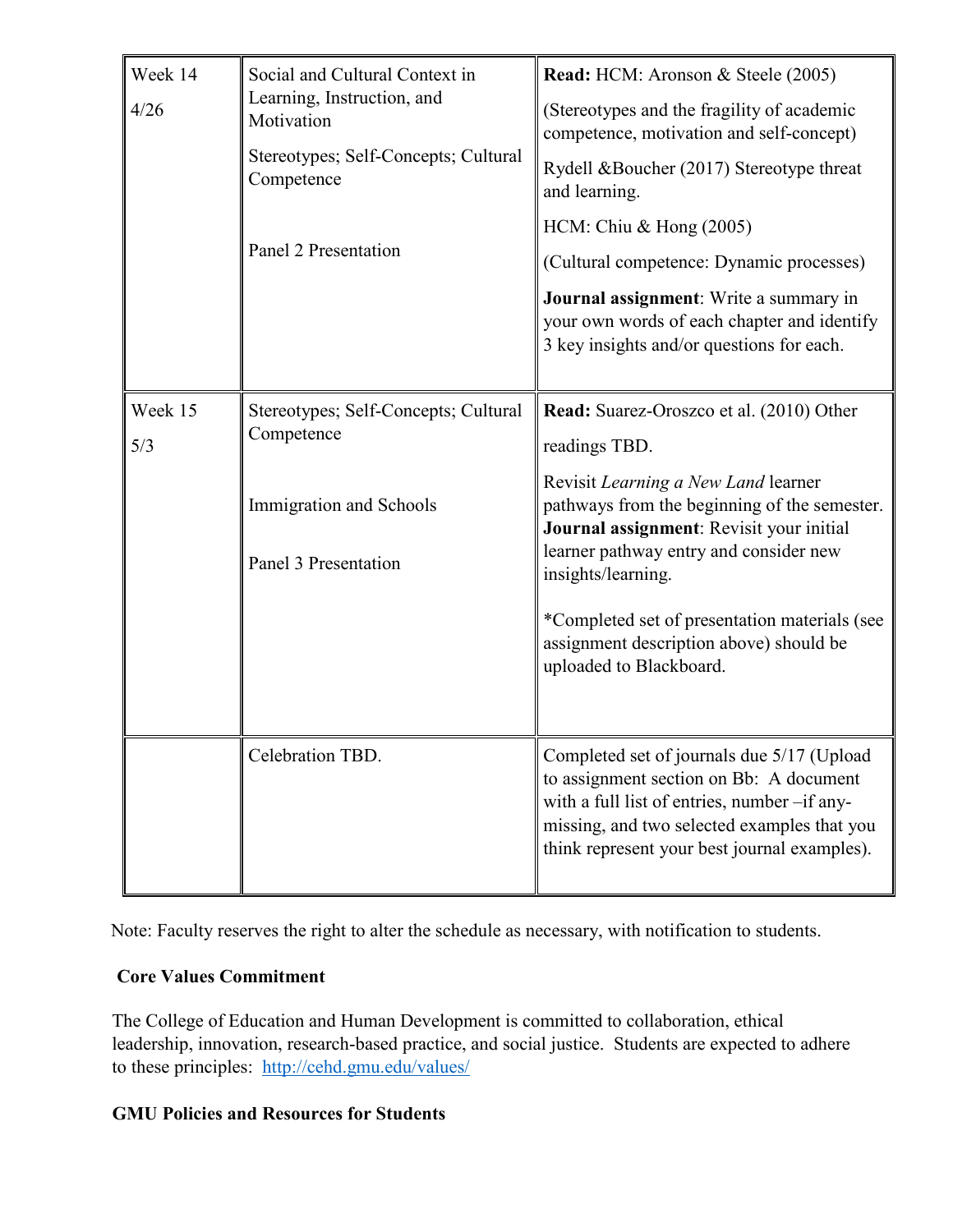## *Policies*

- Students must adhere to the guidelines of the Mason Honor Code (see <https://catalog.gmu.edu/policies/honor-code-system/> ).
- Students must follow the university policy for Responsible Use of Computing (see [https://universitypolicy.gmu.edu/policies/responsible-use-of-computing/\)](https://universitypolicy.gmu.edu/policies/responsible-use-of-computing/).
- Students are responsible for the content of university communications sent to their Mason email account and are required to activate their account and check it regularly. All communication from the university, college, school, and program will be sent to students **solely** through their Mason email account.
- Students with disabilities who seek accommodations in a course must be registered with George Mason University Disability Services. Approved accommodations will begin at the time the written letter from Disability Services is received by the instructor (see [https://ds.gmu.edu/\)](https://ds.gmu.edu/).
- Students must silence all sound emitting devices during class unless otherwise authorized by the instructor.

## *Campus Resources*

- Support for submission of assignments to VIA should be directed to [viahelp@gmu.edu](mailto:viahelp@gmu.edu) or <https://cehd.gmu.edu/aero/assessments> . Questions or concerns regarding use of Blackboard should be directed to [https://its.gmu.edu/knowledge-base/blackboard-instructional](https://its.gmu.edu/knowledge-base/blackboard-instructional-technology-support-for-students/)[technology-support-for-students/.](https://its.gmu.edu/knowledge-base/blackboard-instructional-technology-support-for-students/)
- For information on student support resources on campus, see <https://ctfe.gmu.edu/teaching/student-support-resources-on-campus>

## **Notice of mandatory reporting of sexual assault, sexual harassment, interpersonal violence, and stalking:**

As a faculty member, I am designated as a "Non-Confidential Employee," and must report all disclosures of sexual assault, sexual harassment, interpersonal violence, and stalking to Mason's Title IX Coordinator per [University Policy 1202.](https://universitypolicy.gmu.edu/policies/sexual-harassment-policy/) If you wish to speak with someone confidentially, please contact one of Mason's confidential resources, such as [Student Support and Advocacy](https://ssac.gmu.edu/)  [Center](https://ssac.gmu.edu/) (SSAC) at 703-380-1434 or [Counseling and Psychological Services](https://caps.gmu.edu/) (CAPS) at 703-993- 2380. You may also seek assistance or support measures from Mason's Title IX Coordinator by calling 703-993-8730, or emailing titleix $@g$ mu.edu.

## **For additional information on the College of Education and Human Development, please visit our website<https://cehd.gmu.edu/students/> .**

*Partial Reading List*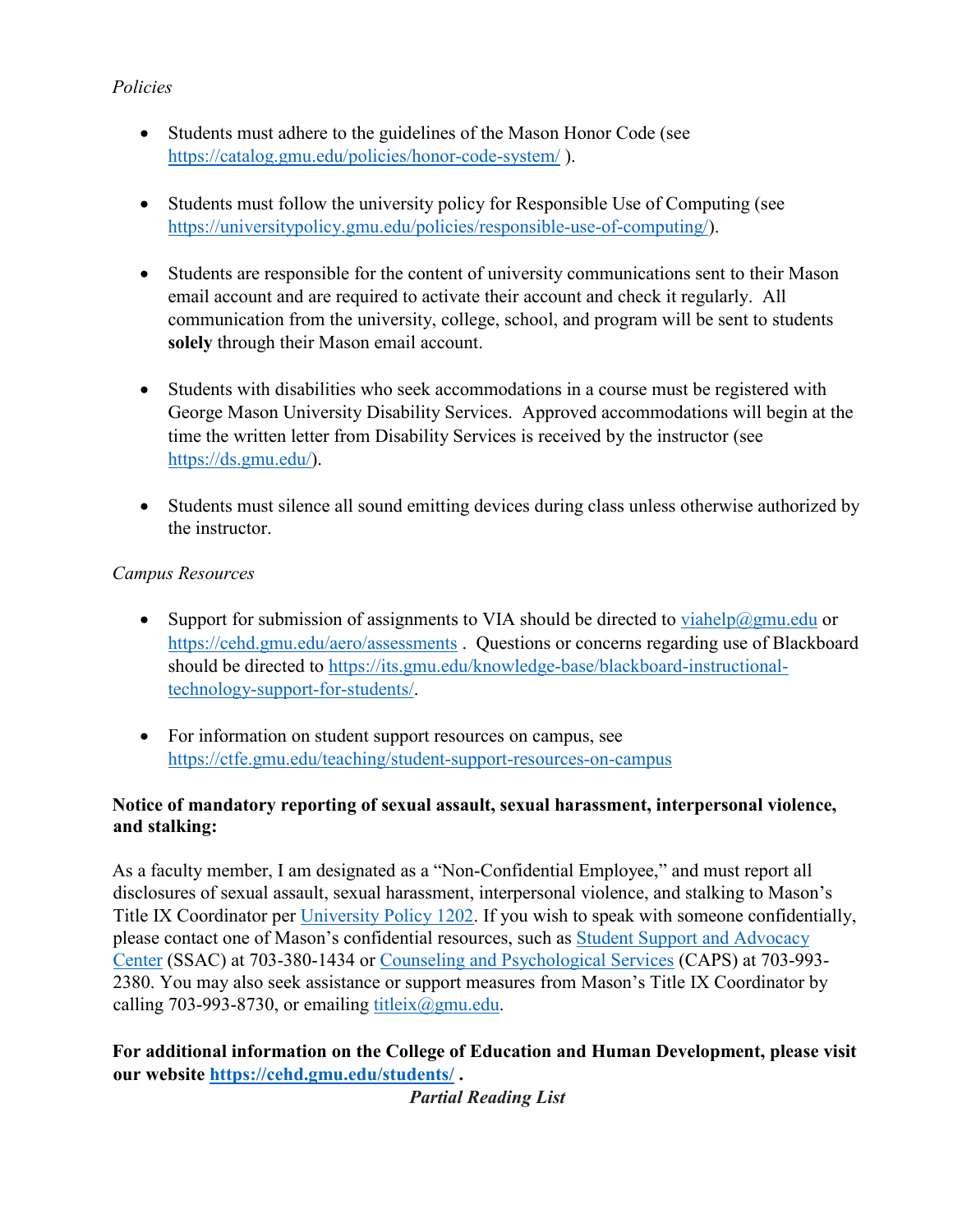- Barron, B., & Bell, P. (2015). Learning environments in and out of school. *Handbook of Educational Psychology* (pp. 323-336). Routledge, Taylor, & Francis.
- Borgman, G. D., & Overman, L. T. (2004). Academic resilience in mathematics among poor and minority students. *The Elementary School Journal, 104*(3), 177-195.
- Bronfenbrenner, U. (1994). Ecological models of human development. In T. Husen & T. N. Postlethwaite (Eds.), *International encyclopedia of education* (2nd ed., Vol. 3) (pp. 16431647). Pergamon.
- Buhs, E. S., Ladd, G. W., & Herald, S. L. (2006). Peer exclusion and victimization: Processes that mediate the relation between peer group rejection and children's classroom engagement and achievement? *Journal of Educational Psychology, 98,* 1-13.
- Calabrese Barton, A., & Tan, E. (2018). A Longitudinal Study of Equity-Oriented STEM-Rich Making Among Youth From Historically Marginalized Communities. *American Educational Research Journal*, *55*(4), 761–800.<https://doi.org/10.3102/0002831218758668>
- Calabrese Barton, A., & Tan, E. (2020). Beyond Equity as Inclusion: A Framework of "Rightful Presence" for Guiding Justice-Oriented Studies in Teaching and Learning. *Educational Researcher*, *49*(6), 433–440.<https://doi.org/10.3102/0013189X20927363>
- Callaghan, T., Moll, H., Rakoczy, H., Warneken, F., Liszkowski, U., Behne, T., & Tomasello, M. (2011). Early social cognition in three cultural contexts. *Monographs of the Society for Research in Child Development*, *76*. doi:10.1111/j.1540-5834.2011.00603.x
- Danish, J.A., Enyedy, N., Saleh, A. *et al.* (2020). Learning in embodied activity framework: a sociocultural framework for embodied cognition. *Intern. J. Comput.-Support. Collab. Learn* **15,** 49–87 https://doi.org/10.1007/s11412-020-09317-3
- Danish, J. A., & Gresalfi, M. (2018). Cognitive and sociocultural perspective on learning: Tensions and synergy in the Learning Sciences. *International handbook of the learning sciences*, 34- 43.
- Davydov, V. V., & Kerr, S. T. (1995). The influence of L. S. Vygotsky on education theory, research, and practice. *Educational Researcher*, *24*(3), 12-21.
- Eberbach, C., & Crowley, K. (2017). From Seeing to Observing: How Parents and Children Learn to See Science in a Botanical Garden. *Journal of the Learning Sciences*, *26*(4), 608–642. https://doi.org/10.1080/10508406.2017.1308867
- Entwisle, D. R., & Alexander, K. L. (2000). Diversity in family structure: Effects on schooling. In D. H. Demo, K. R. Allen, & M. A. Fine (Eds.), *Handbook of family diversity* (pp. 316-337). Oxford University Press.
- Felner, R. D., Seitsinger, A. M., Brand, S., Burns, A., & Bolton, N. (2007). Creating small learning communities: Lessons from the project on high-performing learning communities about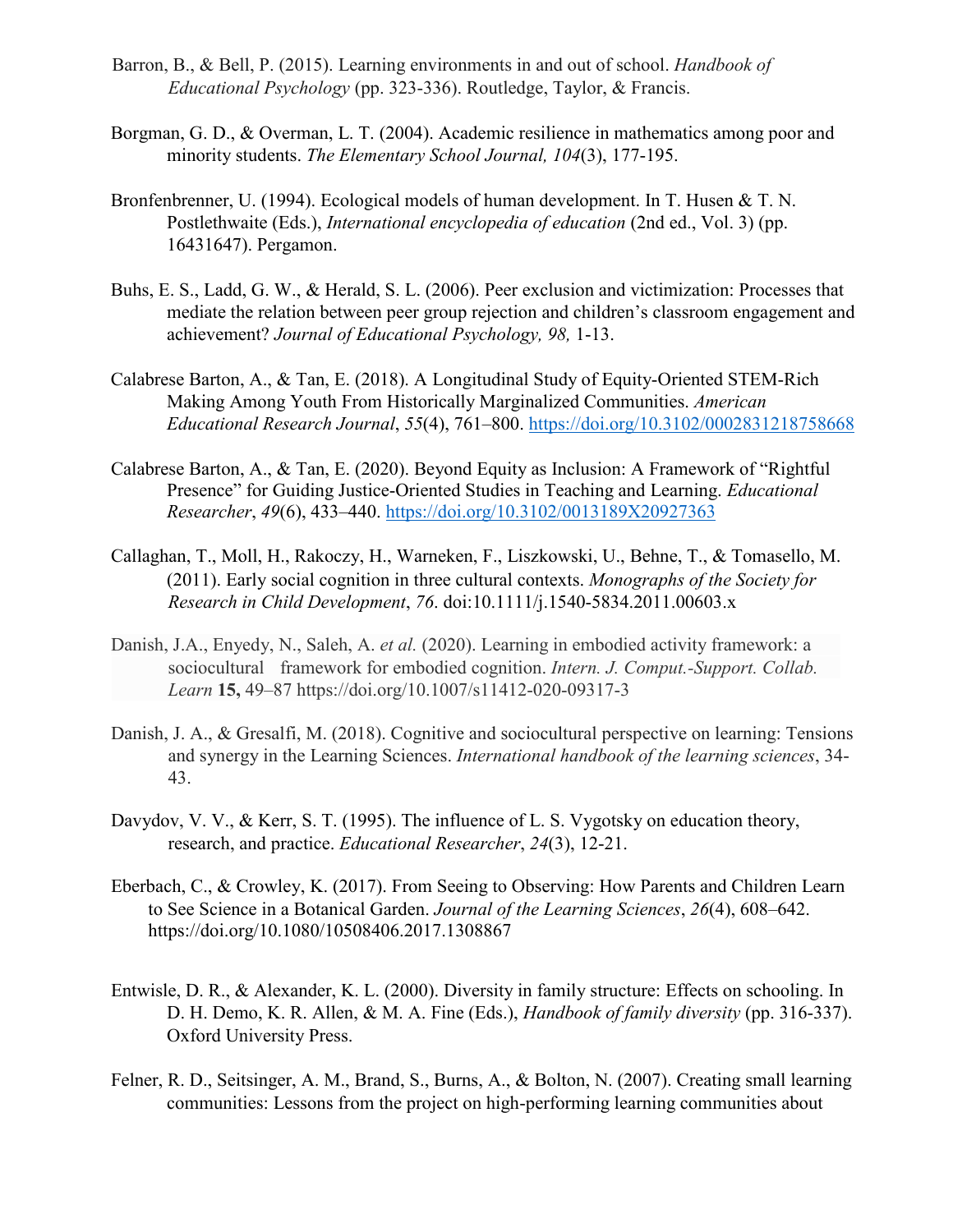"what works" in creating productive, developmentally enhancing, learning contexts. *Educational Psychologist, 42*(4), 209-221.

- Fives, H., & Alexander, P. A. (2004). How schools shape teacher efficacy and commitment: Another piece of the achievement puzzle. In D. M. McInerney & S. Van Etten (Eds.), *Research on sociocultural influences on motivation and learning: Big theories revisited (pp.* 139-164). Vol. 4. Information Age Press.
- Fuligni, A. J. (1997). The academic achievement of adolescents from immigrant families: The roles of family background, attitudes, and behavior. *Child Development, 68,* 351-363.
- Gallimore, R., & Goldenberg, C. (2001). Analyzing cultural models and settings to connect minority achievement and school improvement research. *Educational Psychologist, 36*(1), 45-56.
- Harwell, M. (2018). Don't Expect Too Much: The Limited Usefulness of Common SES Measures and a Prescription for Change. National Educational Policy Resource Center.
- Hauser-Cram, P., Sirin, S. R., & Stipek, D. (2003). When teachers' and parents' values differ: Teachers' ratings of academic competence in children from low-income families. *Journal of Educational Psychology, 95*(4), 813-820.
- Henze, R. (2001). Segregated classroom, integrated intent. *Journal of Education for Students Placed At Risk, 6*(1 & 2), 133-155.
- Holloway, S. D. (1988). Concepts of ability and effort in Japan and the United States. *Review of Educational Research*, 58, 327-345.
- Hudley, C., Graham, S., & Taylor, A. (2007). Reducing aggressive behavior and increasing motivation in school: The evolution of an intervention to strengthen school adjustment. *Educational Psychologist, 42*(4), 251-260.
- Hufton, N., Elliott, J., & Illushin, L. (2002). Educational motivation and engagement: Qualitative accounts from three countries. *British Educational Research Journal*, *28*(2), 265-289.
- Hughes, J., & Kwok, O. (2007). Influence of student-teacher and parent-teacher relationships on lower achieving readers' engagement and achievement in the primary grades. *Journal of Educational Psychology*, *99*(1), 39-51.
- Ito, M., Baumer, S., Bittanti, M., boyd, d., Cody, R., Herr-Stephenson, B., … Tripp, L. (2010). *Hanging out, messing around, and geeking out: Kids living and learning with new media.* Cambridge, MA: MIT Press.
- Jenkins, H., Purushotma, R., Clinton, K., Weigler, M., & Robison, A. (2005). *Confronting the challenges of participatory culture: Media education for the 21st century. Building the field of digital media and learning.* Retrieved from <http://newmedialiteracies.org/files/working/NMLWhitePaper.pdf>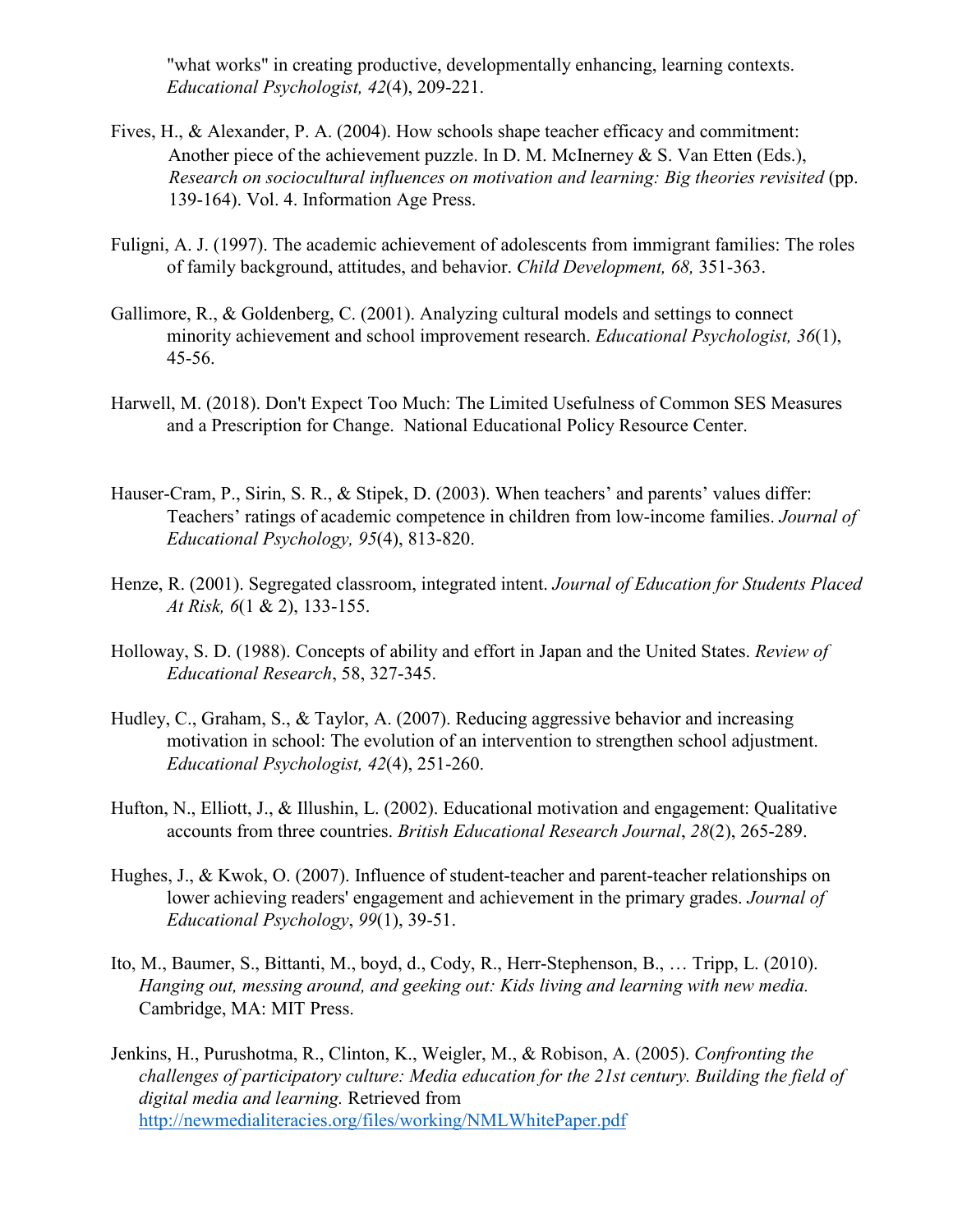- Jeynes, W. H. (2002). The challenge of controlling for SES in social science and education research. *Educational Psychology Review, 14*(2), 205-221.
- John-Steiner, V., & Mahn, H. (1996). Sociocultural approaches to learning and development: A Vygotskian framework. *Educational Psychologist*, *31*(3–4), 191–206. https://doi.org/10.1080/00461520.1996.9653266
- Keifert, D., & Stevens, R. (2019). Inquiry as a Members' Phenomenon: Young Children as Competent Inquirers. *Journal of the Learning Sciences*, *28*(2), 240–278. <https://doi.org/10.1080/10508406.2018.1528448>
- Konopasky, A.W.\* & Sheridan, K.M. (2016). Towards a diagnostic toolkit for the language of agency. *Mind, Culture & Activity, 23*(2), 108-123. doi:10.1080/10749039.2015.1128952
- Lave, J., & Wenger, E. (1991). *Situated learning: Legitimate peripheral participation.* Cambridge University Press.
- Lee, J-S., & Bowen, N. K. (2006). Parent involvement, cultural capital, and achievement gap among elementary school children. *American Educational Research Journal, 43,* 193-218.
- Markus, H. R., Kitayama, S. (1991). Culture and the self: implications for cognition, emotion, and motivation. *Psychological Review*, *98*(2), 224-253.
- Martin, J. (2007). The selves of educational psychology: Conceptions, contexts, and critical considerations. *Educational Psychologist, 42,* 79-89.
- McBrien, J. (2005). Educational needs and barriers for refugee students in the United States: A review of the literature. *Review of Educational Research*, *75*(3), 329-364.
- Okagaki, L. (2001). Triarchic model of minority children's school achievement. *Educational Psychologist, 36*(1), 9-20.
- Riehl, C. J. (2000). The principal's role in creating inclusive schools for diverse students: A review of normative, empirical, and critical literature on the practice of educational administration. *Review of Educational Research, 70*(1), 55-81.
- Rogoff, B. (1990). *Apprenticeship in thinking: cognitive development in social context*. Oxford University Press.
- Rogoff, B., Callanan, M., Gutiérrez, K. D., & Erickson, F. (2016). The Organization of Informal Learning. *Review of Research in Education*, *40*(1), 356–401. <https://doi.org/10.3102/0091732X16680994>
- Ryan, A. M. (2000). Peer groups as a context for the socialization of adolescents' motivation, engagement, and achievement in school. *Educational Psychologist, 35,* 101-111.
- Ryan, K. E., & Ryan, A. M. (2005). Psychological processes underlying stereotype threat and standardized math test performance. *Educational Psychologist, 40,* 53-63.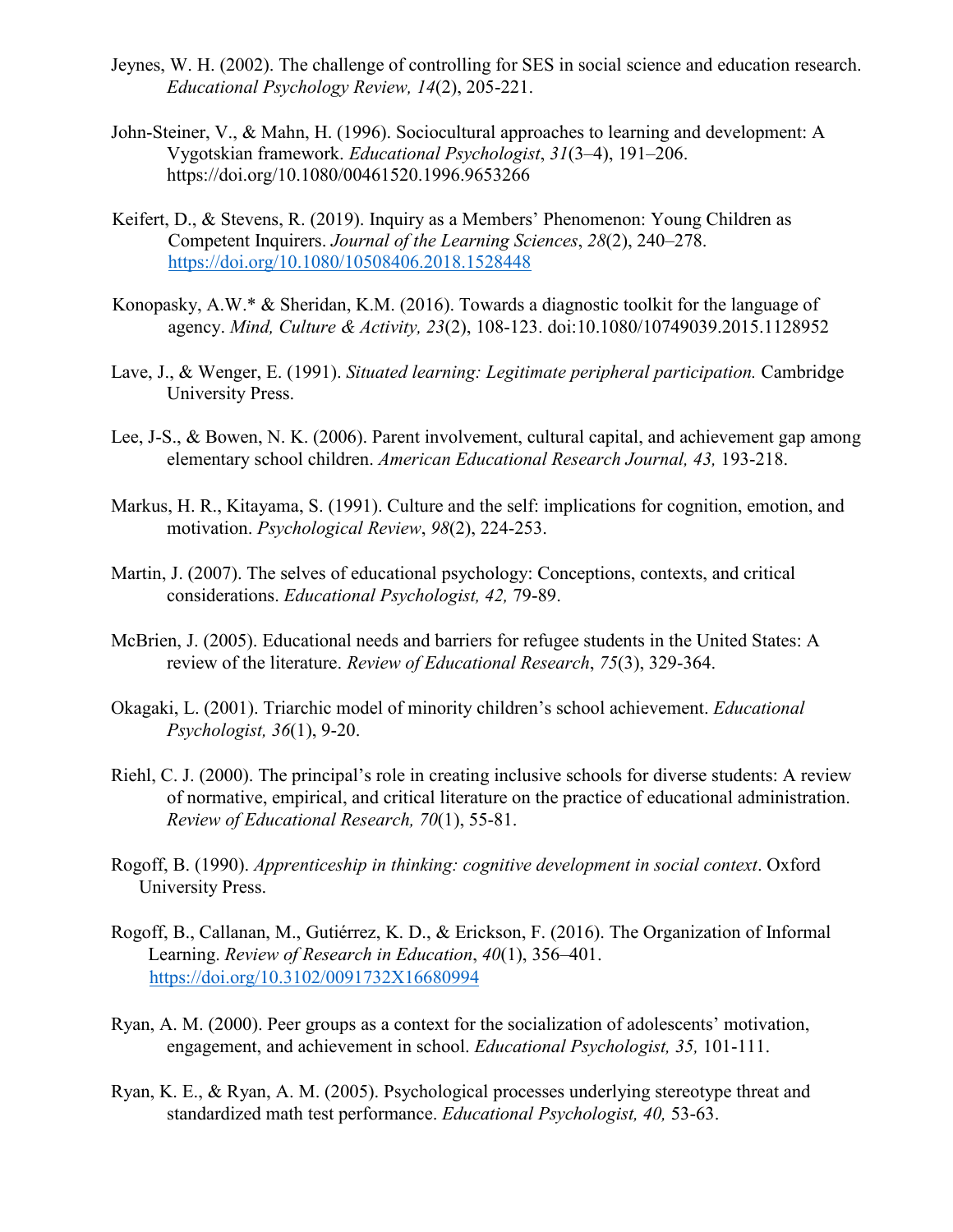- Rydell, R. J., & Boucher, K. L. (2017). Stereotype Threat and Learning. In *Advances in Experimental Social Psychology* (Vol. 56, pp. 81–129). Elsevier. https://doi.org/10.1016/bs.aesp.2017.02.002
- Scott, K. A., Sheridan, K. M., & Clark, K. (2015). Culturally responsive computing: a theory revisited. *Learning, Media and Technology*,*40,*4. 412-436. doi:10.1080/17439884.2014.924966.
- Sheridan, K.M., Zhang, X., & Konopasky, A. (2022). Strategic shifts: How teachers support learner agency in the figured worlds of art. *The Journal of the Learning Sciences, p 1-29.*
- Sheridan, K., Halverson, E. R., Litts, B.\*, Brahms, L., Jacobs-Priebe, L., & Owens, T.\*(2014). Learning in the Making: A Comparative Case Study of Three Makerspaces. *Harvard Educational Review*, *84*(4), 505–531.
- Sheridan, K., Clark, K. & Williams, A.\* (2013). Designing games, designing roles: A study of youth agency in an informal education program. *Urban Education,48*(5), 734-758. doi: 10.1177/0042085913491220
- Sirin, S. (2005). Socioeconomic status and academic achievement: A meta-analytic review of research. *Review of Educational Research*, *75*(3), 417-453.
- Steinberg, L., Dornbush, S. M., & Brown, B. B. (1992). Ethnic differences in adolescent achievement: An ecological perspective. *American Psychologist, 47,* 723-729.
- Stevens, R., Satwicz, T. & McCarthy, L. (2007). In-Game, in-room, in-world: Reconnecting video game play to the rest of kids' lives. In K. Salen (Ed.), *The ecology of games: Connecting youth, games, and learning* (pp. 41-66). John D. and Catherine T. MacArthur Foundation Series on Digital Media and Learning. MIT Press.
- Turner, J. C., Midgley, C., Meyer, D. K., Gheen, M., Anderman, E. M., Kang, Y., & Patrick, H. (2002). The classroom environment and students' reports of avoidance strategies in mathematics: A multimethod study. *Journal of Educational Psychology*, *94*(1), 88-106.
- Van Laar, C. (2000). The paradox of low academic achievement but high self-esteem in African American students: An attributional account. *Educational Psychology Review, 12*(1), 33-62.
- Weinstein, C. S., Tomlinson-Clarke, S., & Curran, M. (2004). Toward a conception of culturally responsive classroom management. *Journal of Teacher Education, 55*(1), 25-38.
- Wentzel, K., R., Barry, C. M., & Caldwell, K. A. (2004). Friendships in middle school: Influences on motivation and school adjustment. *Journal of Educational Psychology, 96,* 195-203.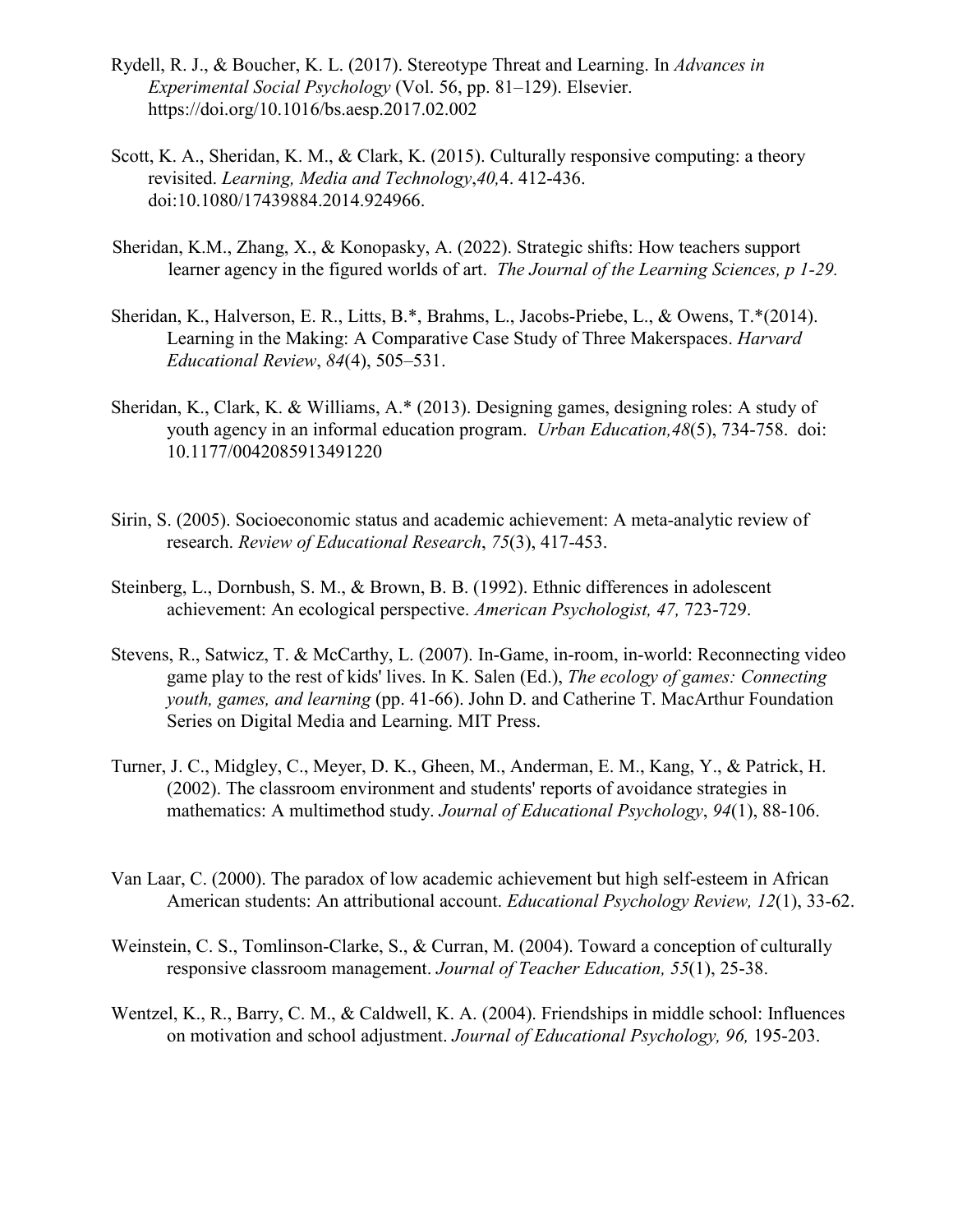## **Appendix**

#### **Attendance & Participation Rubric (10%)**

Student participation is imperative to student learning and a successful class. The following rubric outlines how student participation scores will be determined in this course. All students are expected to demonstrate specific characteristics and actions throughout the semester. The quality and quantity of these actions will determine the points assigned for participation.

#### **Students are expected to:**

- 1. Be punctual, present and well prepared for class.
- 2. Participate fully in class activities and assignments take an active part in small and large group discussions (without dominating the conversations) and pay attention to class lectures.
- 3. Make insightful comments, which are informed by required readings and demonstrate reflection on those readings. Specifically, students should come to class with questions, comments, and thoughts on the current readings.
- 4. Treat class activities, group discussions, and class discussions as important components of the course, showing respect for fellow classmates and the course material.

#### **Each of these criteria will be assessed on a 5-point scale.**

- 5 = Student *consistently* demonstrated the criterion throughout the semester.
- 4 = Student *frequently* demonstrated the criterion throughout the semester.
- 3 = Student *intermittently* demonstrated the criterion throughout the semester.
- 2 = Student *rarely* demonstrated the criterion throughout the semester.
- 1 = Student *did not* demonstrate the criterion throughout the semester.